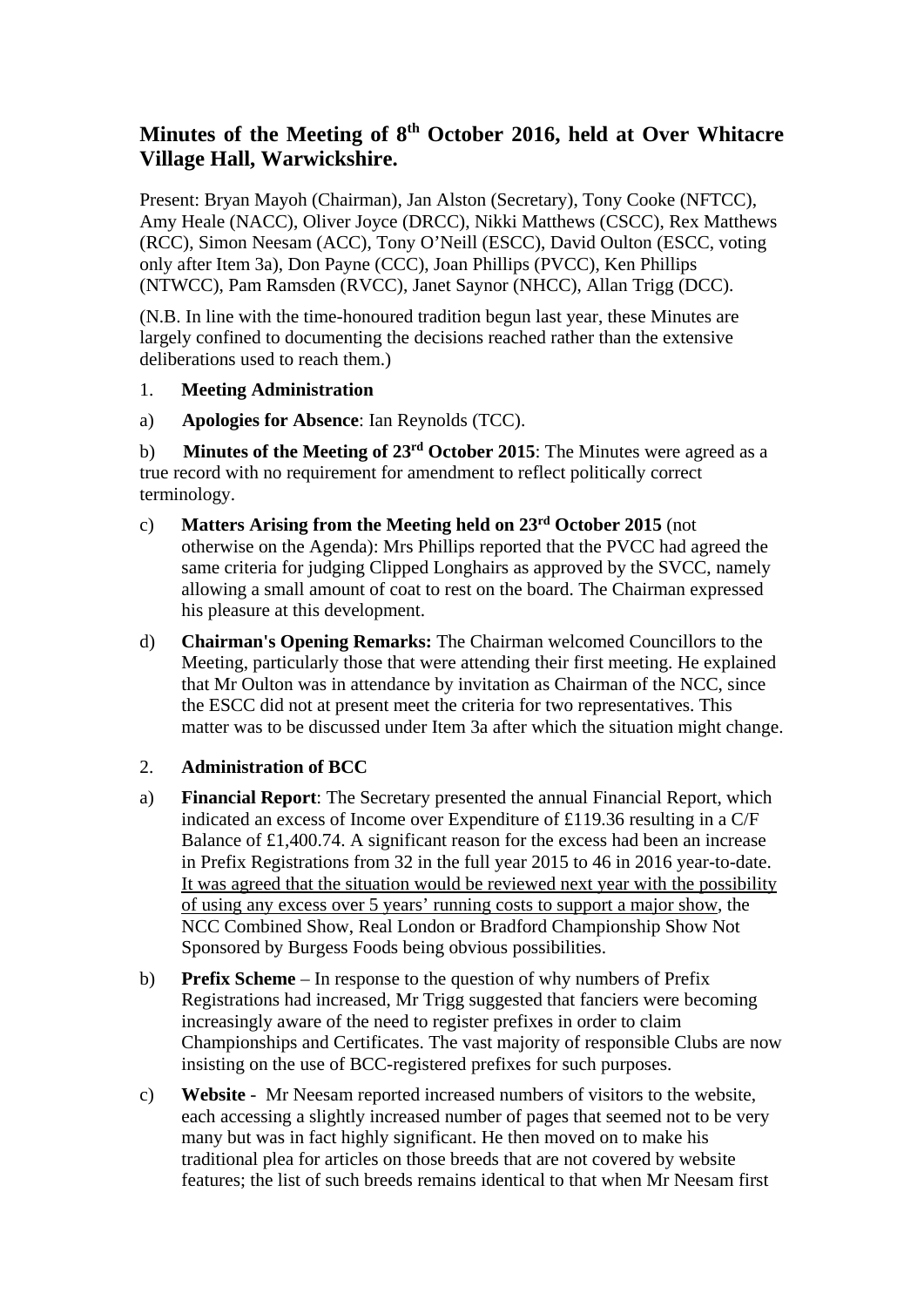made this plea several years ago. Councillors for the recalcitrant clubs (for those unfamiliar with this term it means 'clubs that have failed to get their fingers out') once more agreed to see what could be done. One possibility is to provide Mr Neesam with photocopies of relevant articles that he can transfer onto the website by retyping if necessary.

The importance of the website as a means of reaching potential new fanciers was emphasised; and it was agreed that: (1) a stronger link to allow such people to contact local shows would be provided by both the BCC and NCC websites; (2) the facility to access via mobile phone would be improved.

## **3. Cavy Fancy Issues**

**a) Specialist Breed Club membership numbers and entitlement to additional BCC representatives**: Membership numbers for all Specialist Clubs were circulated, these currently varying between 34 to over 200 total members, the largest being the ESCC with 202 and the next being the RVCC with 75 and the NACC with 74. However, the present BCC Rule 2.2, allowing a second representative for a Club with more than 200 members, refers to numbers of 'adult members and partnerships' as of December  $31<sup>st</sup>$  of the year prior to the Meeting, on which basis the ESCC was entitled to only one representative.

It was agreed unanimously that declining trends in Club Membership warranted a change to Rule 2.2, to the effect that a single additional Representative would be given to any Club that either had 100 or more Voting Members (Adult Members, Senior Members, Partnership Members) on December  $31<sup>st</sup>$  of the year prior to the Meeting in question or has such a number at the time of the Meeting. It was further agreed that this Rule change could take effect immediately. On this basis the Chairman welcomed Mr Oulton to the Meeting as the second ESCC Representative.

**b)** Clarification of Specialist Club responsibility for developing colour variants of existing breeds (raised by ESCC); The Chairman explained that, whilst any Club could make a Proposal to introduce a Full Standard for any breed, Rules 3.7, 3.8 and 3.9 made it clear that a 2/3 majority of the Council was required to do this against the wishes of the Club that would cater for the breed after standardisation.

In the case of new Self colours this means that the ESCC is in a strong position to oppose Full Standards with which it disagrees; it is effectively in 'the driving seat' as regards Standardisation since it has a large element of control over the brakes. As regards the development of such varieties, the present position whereby both the RVCC and the ESCC put on classes for Guide Standard and NEB Selfs represented sensible co-operation that he hoped would continue.

# **4. Breed Standards**

- a) **Proposed modifications to description of Eye Colour in Self cavies**: It was unanimously agreed that the description of Eye Colours in Selfs, and all breeds that refer to Self colours, would be modified as:
	- Black, Red, Blue: 'Dark';
	- Chocolate, DE Golden, DE Cream, Buff, DE White: 'Dark with a hint of ruby' (and in the Guidance to Judges to stress that: 'In order to differentiate Dark-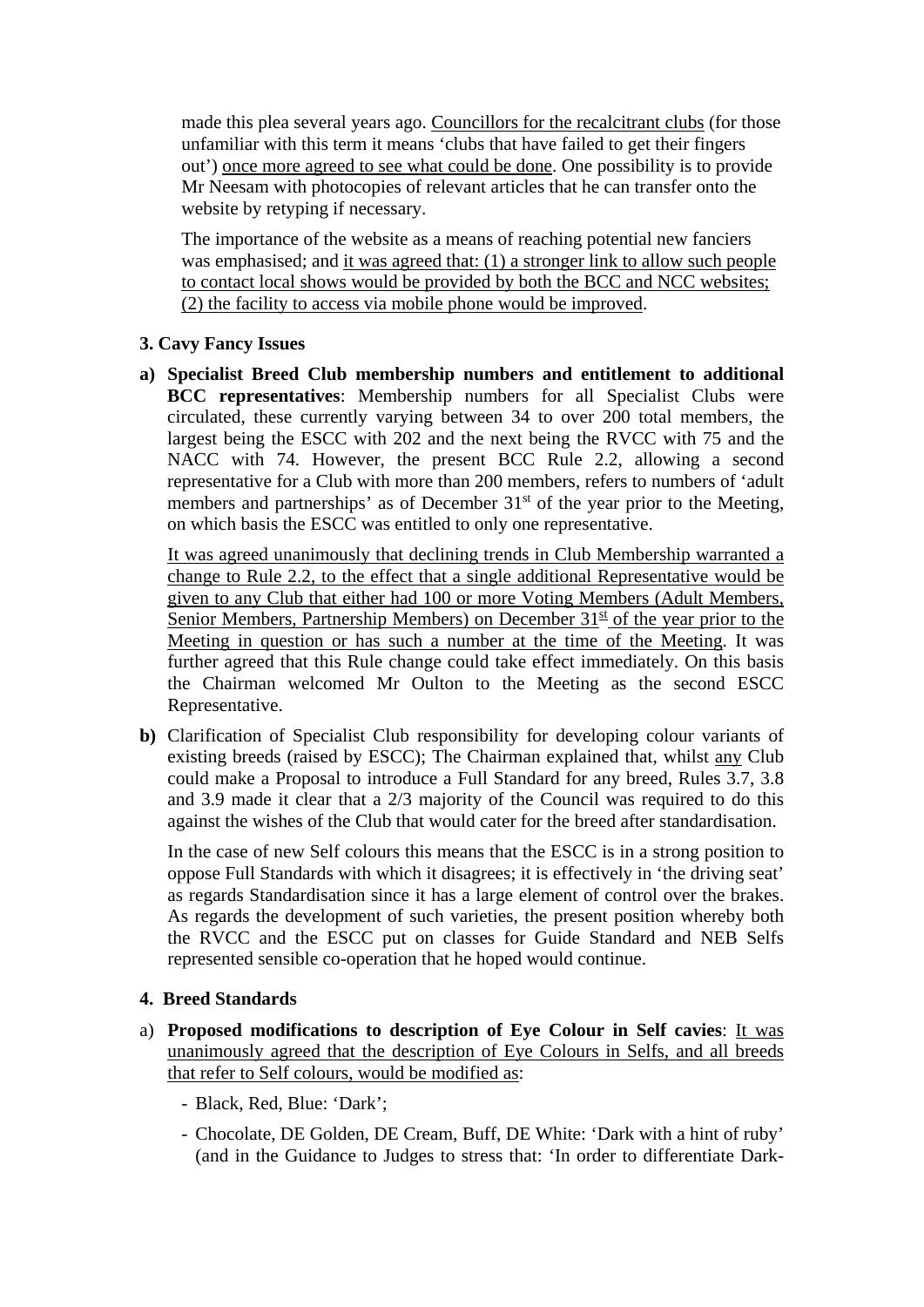Eyed varieties from their Pink-Eyed equivalents, when judging such varieties preference is to be given to a darker eye colour over one that is clearly ruby').

- Slate: 'Ruby';
- Caramel: 'Light Ruby';
- Lilac, Beige, PE Golden, Saffron, PE Cream, PE White: 'Pink'.

In the above descriptions the word 'ruby' refers to its traditional meaning in the cavy fancy of a 'dark red' colour.

Mr Trigg raised the issue of Eye Colour in Agoutis, where the term 'dark' is used for black-based Agoutis and 'ruby' for 'chocolate-based ones, although the eyes of the Silver at least are known to have a ruby tinge. The NACC was asked to consider the matter urgently with the objective of recommending any modifications for inclusion in revisions to Standards due to be implemented on 1st January 2017. N.B. This was subsequently actioned with the result that Eye Colours of Agoutis are to be defined as: "Golden Agouti: Dark; Lemon, Silver, Chocolate, Cream and Cinnamon Agouti: Dark with a hint of ruby."

#### b) **Proposed Full Standard for Self Slate**

It was agreed unanimously that, following significant improvements in both the quality and quantity of Slates shown in recent years, the Self Slate would be awarded a Full Standard. This will take the form of that for all other Self Colours other than that the Colour Description will be: 'To be a mid slate-grey with no tendency towards a brownish hue. Eyes ruby. Ears and pads to be a wellpigmented slate-grey.'

Accordingly, Slate versions of Cresteds, Dalmations and Roans, which recognise all Self colours, will become standardised, whilst Slate Satins are already standardised as being of Solid colour. Mr Cooke stated that the NFTCC believed that Slate Tans, Otters and Foxes should be standardised and this was agreed unanimously.

In regard to Slate Agoutis, Ms Heale reported that the NACC was having some doubts about whether, after all, ticked Slates should be recognised as Agoutis rather than Argentes. The Club will consider the matter over the next 12 months, as will the RVCC, after which the expectation is that ticked Slates will attain Full Standard status either as Agoutis or Argentes, dependent on the appearance of the colour and ticking. In the meantime such cavies remain as Guide Standard Agoutis.

Slate Tricolours and Bicolours will have the same status as other standardised Self colours of these breeds (see Item 4g below).

Himalayans continue to be fully standardised only in Black and Chocolate, so that Slate variants are Guide Standard cavies.

Slate Dutch are considered in Item 4c below.

Slate Harlequin, Magpie and Chinchilla (GS) cavies remain as NEB.

(c) **Consideration of which colours or ticked variants of Dutch are standardised**: The Chairman had raised this issue following a presentation by Ms Heale at the NCC Judges' Seminar in which the difficulty of judges remembering which Self and Agouti colours of Dutch are standardised had been raised (Lilac and Cream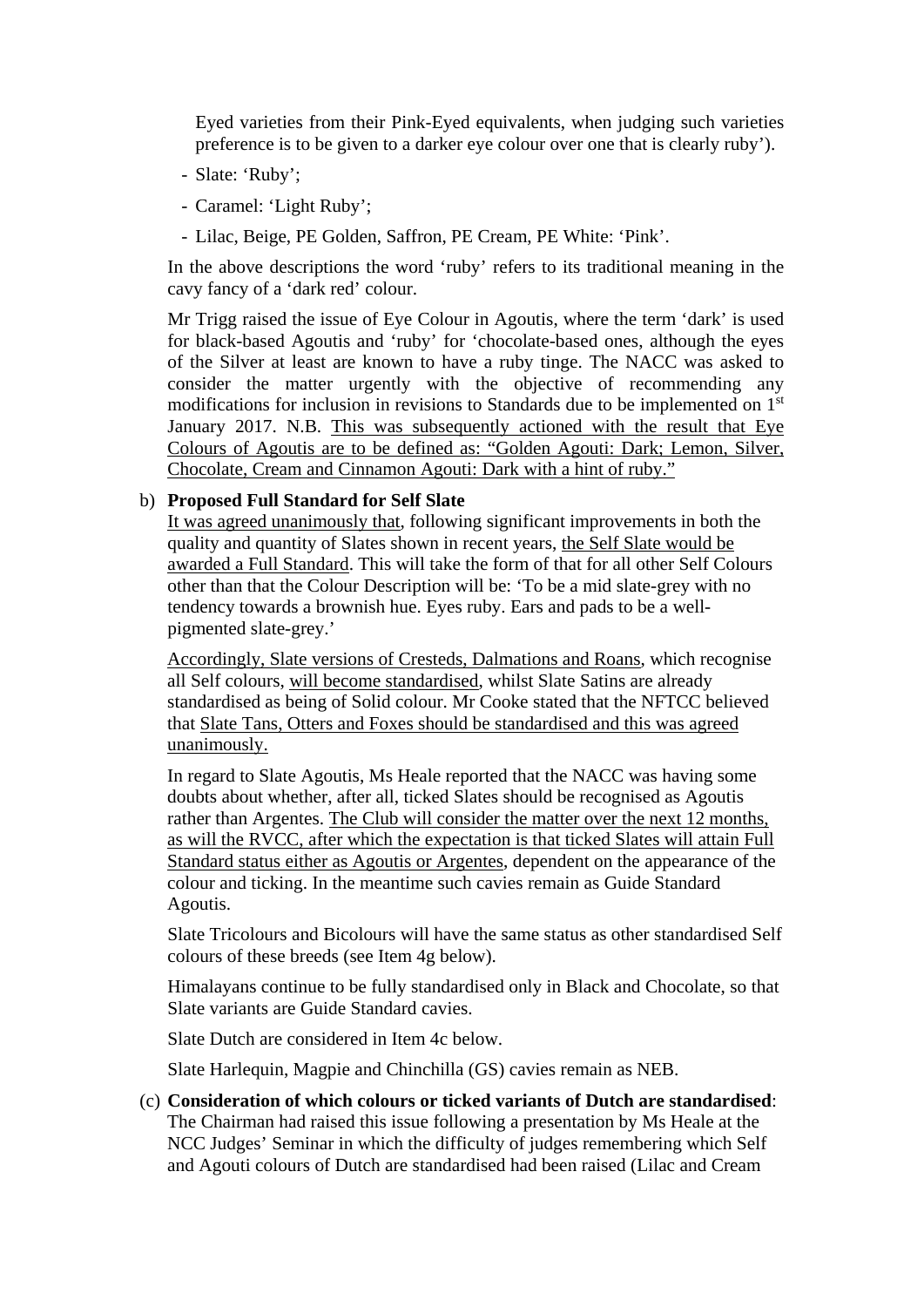are, Beige and Buff are not; Cream Agouti is, Lemon Agouti is not; Solid Agoutis are not mentioned). The situation had been further highlighted by an incident at Real London in which two experienced judges had used their 'discretion' to allow an apparently Buff Dutch with good markings to compete as a Cream Dutch, this being the only alternative to disqualification.

It was agreed that all standardised Self colours, excluding White (for obvious reasons) and DE Golden (to avoid confusion with Red Dutch), and all Agouti colours (normal and solid) of Dutch will be recognised as having Full Standards. This will include the newly-standardised Slate. Although Mr Trigg could see the logic for the move, he abstained from the vote since the DCC AGM had not had the opportunity to discuss the move.

The position of Argente Dutch, no varieties of which are presently standardised, was then discussed. Concern was expressed by Mr Trigg and Ms Heale that the markings on certain of these cavies could be difficult to distinguish. The Chairman expressed the view that this was unlikely to be a greater problem than with Cream Dutch and if markings could not be distinguished then the judge was entitled to fault the cavy on this feature. However, given the opposition of the DCC Representative and the DCC Secretary, the Council decided to leave these cavies as having Guide Standards at present.

d) **Guide Standard for Self Blue**: The Chairman stated that some RVCC officials had seemed to be under a misapprehension in regard to the process for progressing new varieties towards standardisation, since the view had been expressed that the ESCC should not have proposed the promotion of the Blue to Guide Standard status. However, the position is that any Club may make such a proposal in regard to any variety, although the usual procedure is that the process would be driven either by the RVCC or the Club that will cater for the breed when it is fully standardised. In the case of the Self Blue this is clearly the ESCC and this Club was perfectly entitled to raise the matter, particularly since he himself had brought up the subject at the RVCC AGM over six months ago and the RVCC had since had adequate opportunity to discuss things with the ESCC.

The ESCC proposal was then discussed, there being agreement from all Councillors, including the RVCC Representative, that the move to Guide Standard was appropriate. However, there was disagreement amongst Councillors about whether the suggested phrase 'colour similar to graphite' helped understanding of the required colour or hindered it, with the vote being as many against as for. The Chairman noted that the two ESCC Representatives themselves differed, whilst he did not regard graphite as having the required bluish-tinge.

He therefore proposed to break the dead-lock by removing the comment from the Colour Description in the Guide Standard but appending a Guidance Note to Judges to state that: 'It may be helpful to consider the colour of graphite as offering an indication of the colour of the Self Blue.'

The agreed Guide Standard will follow the lines of the Full Standard for other Self cavies, the Colour description to read: 'A dark blue-grey colour with no hint of brown. Eyes dark. Pigmentation of skin as well as ears and pads to match the blue-grey coat colour.'

In regard to the general process for developing a variety from Guide Standard to Full Standard, it was agreed unanimously, that a period of at least two years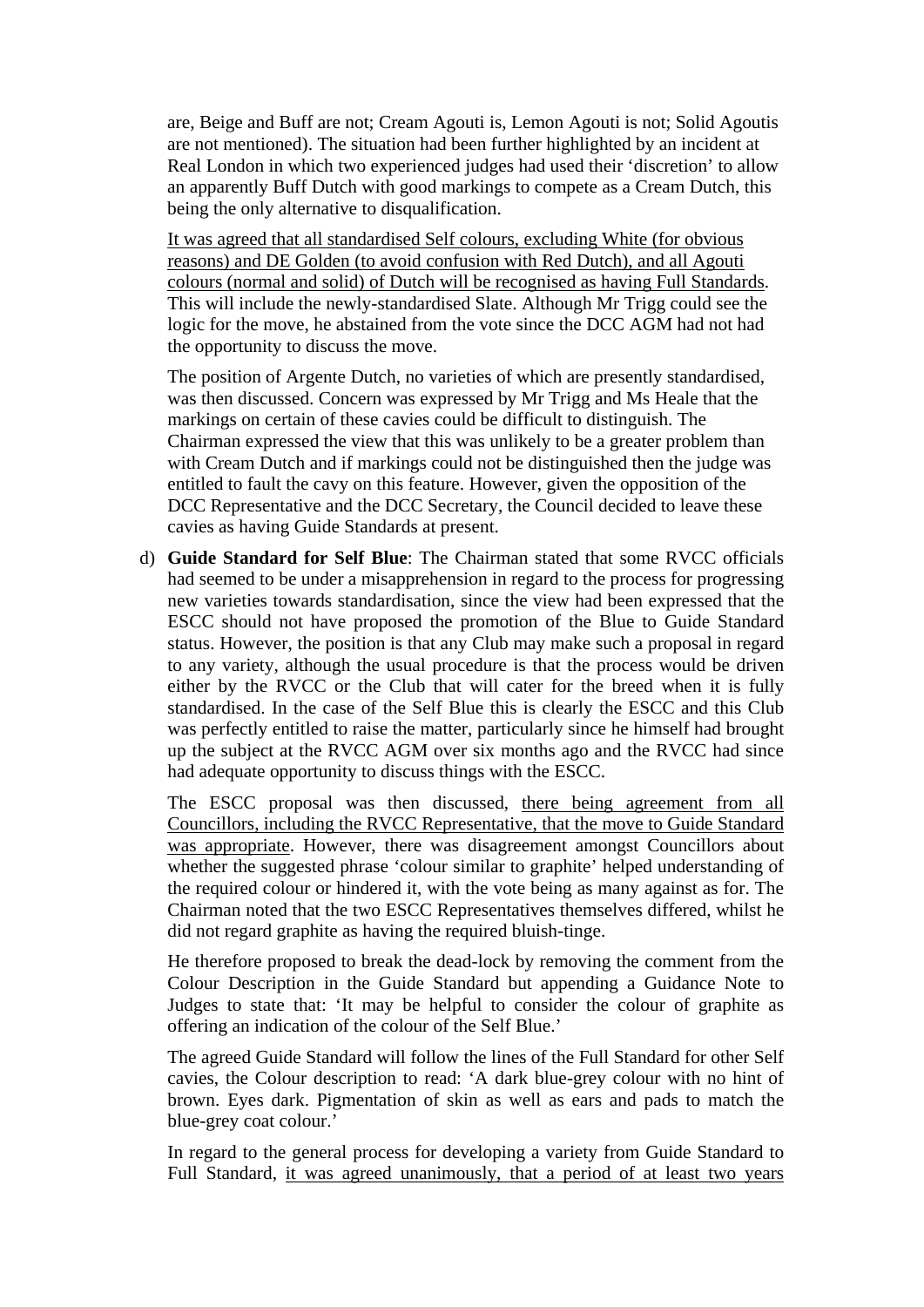should elapse between granting of the Guide Standard, or making any significant modifications to it, and consideration of a move to Full Standard that must be based on the Guide Standard. This is to ensure there is adequate opportunity to consider the appropriateness of the Guide Standard.

e) **Guide Standard for Lunkarya**: The Chairman had noticed a significant error in the Guide Standard proposed by the RVCC for the Lunkarya, in that it had been based on the Guidance Note rejected at last year's Meeting as bearing too great a resemblance to requirements for the Alpaca, rather than the Guidance Note actually agreed at that Meeting after considerable discussion. The RVCC Representative confirmed that the Guidance Note she had been sent as the basis for the proposed Guide Standard appeared to have been the wrong version; she agreed that a draft produced by the Chairman and based on the agreed Guidance Note should instead be presented to the Meeting. This Guide Standard was discussed and, subject to minor amendments, was agreed unanimously as below.

#### **LUNKARYA (Guide Standard)**

| Frontal, Chops,<br>Head, Eyes & | Frontal and chops should be strong, with hair of one length and no gaps.                                                                                                                                                                                      |
|---------------------------------|---------------------------------------------------------------------------------------------------------------------------------------------------------------------------------------------------------------------------------------------------------------|
| <b>Ears</b>                     | The frontal and chops should be curly.<br>Head to be short and broad, with muzzle of good width $\&$ rounded at the nostrils.<br>Eyes to be large, bright and bold, set with good width between.                                                              |
|                                 | Ears to be large, drooping and set with good width between.                                                                                                                                                                                                   |
|                                 | Coat Appearance Coat on the body should be curly in a ringletted fashion, giving a corkscrew<br>effect that needs to be present from the base of the coat to the tips, which should<br>be intact. The coat should appear full and dense, with even lengths of |
|                                 | ringletted curls sticking out from the body in a naturally untidy fashion.<br>Therefore the Lunkarya should not be presented with a central parting.<br>Belly to be curly and dense.                                                                          |
| <b>Coat Feel</b>                | The texture of the coat should be harsh and coarse. It should feel full and dense with a<br>thick undercoat but free from grease.                                                                                                                             |
| <b>Presentation</b>             | To be presented clean and unmatted, with the corkscrew effect that the<br>coat naturally develops evident all over the body.                                                                                                                                  |
|                                 | Judges must be able to run their fingers through the coat to check for coat quality<br>and presentation, being able to pull their fingers up and out through the coat<br>without encountering tangles, knots or matting.                                      |
| <b>Body</b>                     | To have a short, cobby body, thick-set with good width across shoulders.;                                                                                                                                                                                     |
|                                 | To be fit and of good substance, with plenty of firm flesh.                                                                                                                                                                                                   |
|                                 | To have good size appropriate to age.                                                                                                                                                                                                                         |
| Frontal, Chops,                 | Frontal and chops should be strong, with hair of one length and no gaps.                                                                                                                                                                                      |

#### **SPECIFIC REQUIREMENTS**

The Lunkarya may be shown in any colour or combination of colours.

It must be shown with no central parting on a board of appropriate size. This should be large enough to give an outline of the coat shape and be covered in natural-coloured hessian. The coat must not be cut.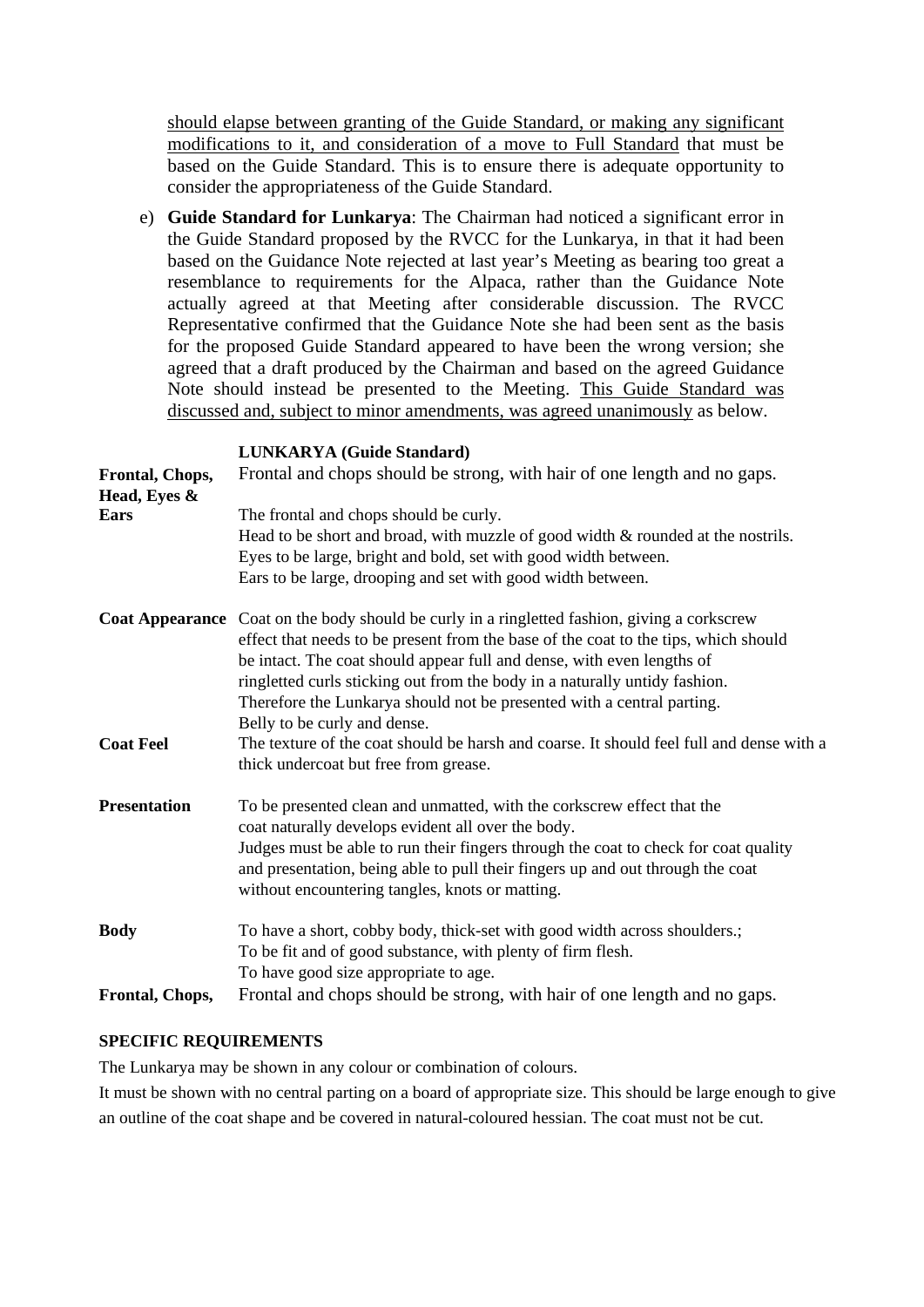### **SPECIFIC DISQUALIFICATIONS**

Crest, Missing rump rosettes.

#### **SPECIFIC FAULTS**

Additional rosettes causing a visible impact on the coat, to be penalised according to severity.

#### **GUIDANCE NOTES**

The Lunkarya is a longhaired cavy in the Peruvian model (having a frontal, chops and two rump rosettes), but with significant differences due to the harsh and coarse coat texture and the tendency of the coat to form ringlets. The hair on the frontal, chop furnishings and belly is rexoid but not ringletted.

The Lunkarya's coat is its most important feature and on the body should be curly in a ringletted fashion, giving a corkscrew effect that needs to be present from the base of the coat to the tips, which should be Intact. The coat should have harsh texture and be full and dense, with even lengths of ringletted curls sticking out from the body in a naturally untidy fashion. Therefore the Lunkarya should not be presented with a central parting.

Frontal and chops should be strong, with hair of one length and no gaps. The frontal and chops should be curly; the belly should show the presence of dense curls.

In an older Lunkarya the weight of the hair will tend to make the outer coat fall towards the body, but the innate tendency for the coat to grow out from the body should still be evident and there should be no tendency to a parting.

The coat of a Lunkarya grows at approximately 1 inch per month, although because of the curlyness of the coat it may appear shorter. It should therefore be measured by holding the hair straight.

f) **Modified Guide Standard for Swiss**: The proposed changes to the Guide Standard for the Swiss met with disagreement from a number of Councillors who had viewed good examples of the breed abroad. The general feeling was that an attempt was being made by breeders to produce a Guide Standard describing the rather moderate examples being shown in this country, rather than the longercoated exhibits often seen abroad. Examples of the Swiss brought for examination, including the one intended to indicate what was desired, were described by Mr Matthews as reminiscent of the 'Bitlonga' cavies that Peter Dawson attempted to popularise, without success, several years ago.

The general thrust of the proposed modification, to allow for substantially shorter coat length, was therefore rejected. Some minor improvements to the Guide Standard were agreed, as:

| <b>Coat Appearance</b> | <b>SWISS (Guide Standard)</b><br>To stand erect from the body, being thick and even in length to give a round and plush<br>overall ('puff-ball') appearance, with sufficient density that the skin is not visible without<br>parting the coat. The length of the coat should be at least 5 cm and be even across the<br>shoulders, size and back. Chops should be strong, even, dense and well-furnished, with no<br>gaps. Ideally to have longer hairs, known as 'horns', over the ears.<br>Belly to be well-covered but with coat shorter in length than on the rest of the body. |
|------------------------|-------------------------------------------------------------------------------------------------------------------------------------------------------------------------------------------------------------------------------------------------------------------------------------------------------------------------------------------------------------------------------------------------------------------------------------------------------------------------------------------------------------------------------------------------------------------------------------|
| <b>Coat Feel</b>       | The coat to be dense, plush and springy against the body, coarse enough to support the<br>hair standing erect but soft enough to create the required 'puffball' appearance.<br>It should be free from grease.                                                                                                                                                                                                                                                                                                                                                                       |
| <b>Presentation</b>    | To be presented clean and unmatted, with the hair standing erect all over the body to<br>create a full and rounded appearance with no tendency either for the coat to lie forward                                                                                                                                                                                                                                                                                                                                                                                                   |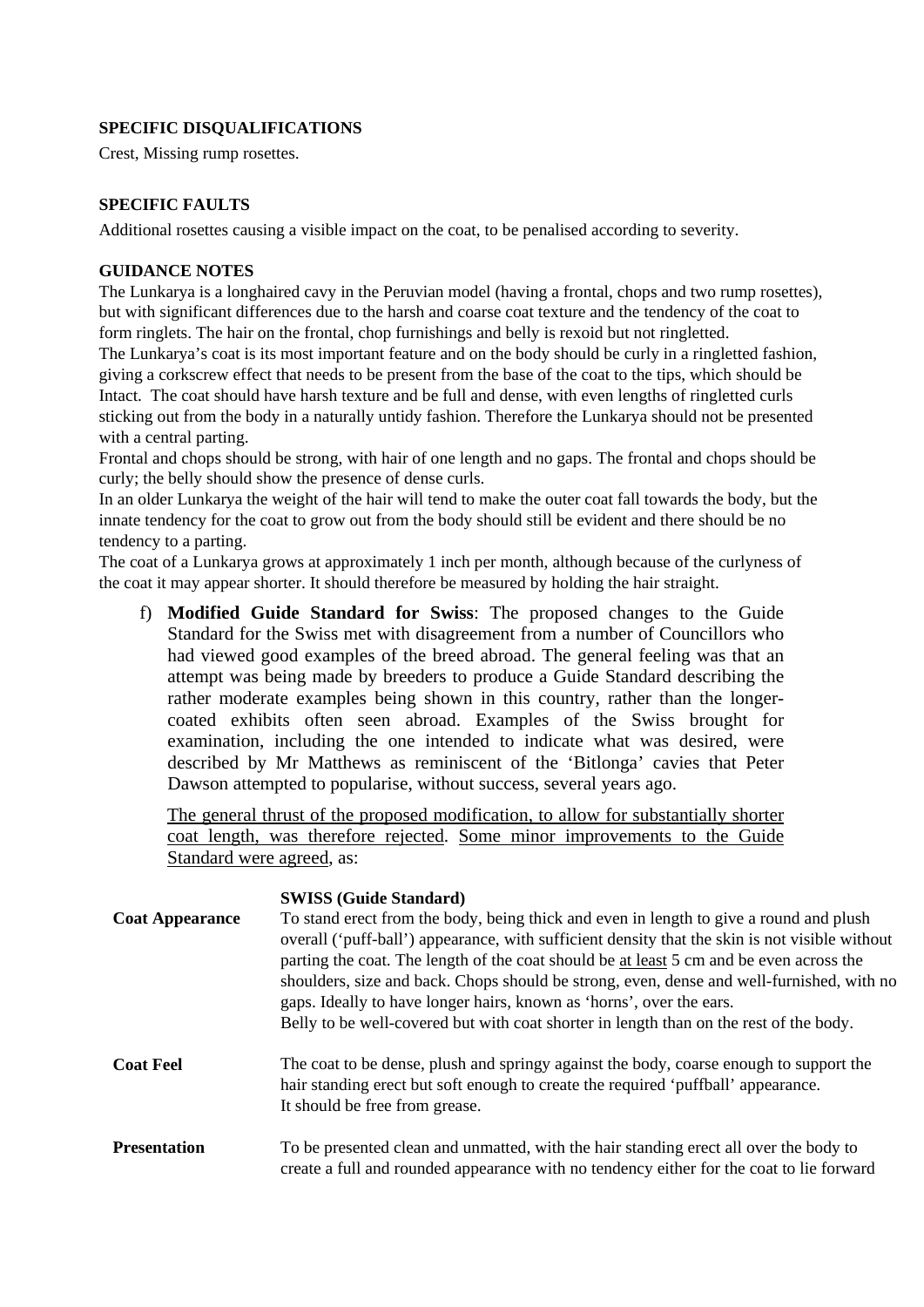|                   | or for a parting. There should be no tangles or matting.                                                                                                                                                                                      |
|-------------------|-----------------------------------------------------------------------------------------------------------------------------------------------------------------------------------------------------------------------------------------------|
| Head, Eyes & Ears | <b>Head</b> to be short $\&$ broad, Muzzle of good width $\&$ rounded at the nostrils.<br><b>Eyes</b> to be large, bright and bold and set with good width between.<br><b>Ears</b> to be large and drooping, and set with good width between. |
| <b>Body Shape</b> | To have short, cobby body; thick-set, with good width across shoulders.<br>To be fit and of good substance, with plenty of firm flesh.                                                                                                        |

#### **SPECIFIC REQUIREMENTS**

Swiss may be shown in any colour or combination of colours. They must be shown on a board covered in natural-coloured hessian

#### **GUIDANCE NOTES**

The Swiss is a rexoid, semi-longhaired cavy whose coat stands erect from the body to give a rounded shape of even ('puff-ball') appearance.

The Swiss is inclined to moult at regular intervals, from the shoulder backwards. Accordingly, those in 'mid moult' have longer coats around the rump than on the rest of the body. They should not be shown during the moulting stages Some Swiss possess a rosette on the forehead. This usually fills out and disappears by 5 months of age. However, Swiss should not be shown with any visible rosette.

#### **SPECIFIC DISQUALIFICATIONS**: None

**SPECIFIC FAULTS:** The presence of any visible rosette in the coat (usually found on the head) is a severe fault. Having coat of inappropriate length, or of differing lengths and texture (particularly extra length on the rump), is a severe fault.

Coat faults, where the coat direction visibly goes against the general lie of the coat, such as swirls (usually found in the hip area) should be penalised according to the extent of the fault.

g) **Reclassification of Bicolour, Tricolour, Brindle and Tortoiseshell**: The RVCC Representative reported that the Club had considered the Council's stated intention to review the status of these breeds at this Meeting and concluded that they might indeed benefit from a change to Guide Standard status. The principal reason for this is that the requirements could be reviewed with the intention of creating a Standard that was more likely to be viable, in the case of patched cavies perhaps placing less emphasis on the rigid geometric pattern required of Tort & Whites. In addition, these breeds might compete against the similarly marked Harlequins and Magpies, along with Belteds, in Marked Guide Standard classes and thereby regain some popularity.

Mr Joyce argued that the existing Standards were already viable, given enough effort and focus by breeders, whilst Mrs Saynor suggested that it ought to be possible simply to change the Standards if more appropriate ones were felt to be required. The Chairman expressed the view that Standards for these breeds would not be approved if the Council were approached to grant them today, given that few if any reasonable examples had been seen in at least 40 years. He recognised that the Tort & White is a long-standing breed whose extreme difficulty should be cherished as an example of fanciers trying to achieve a near-impossible dream.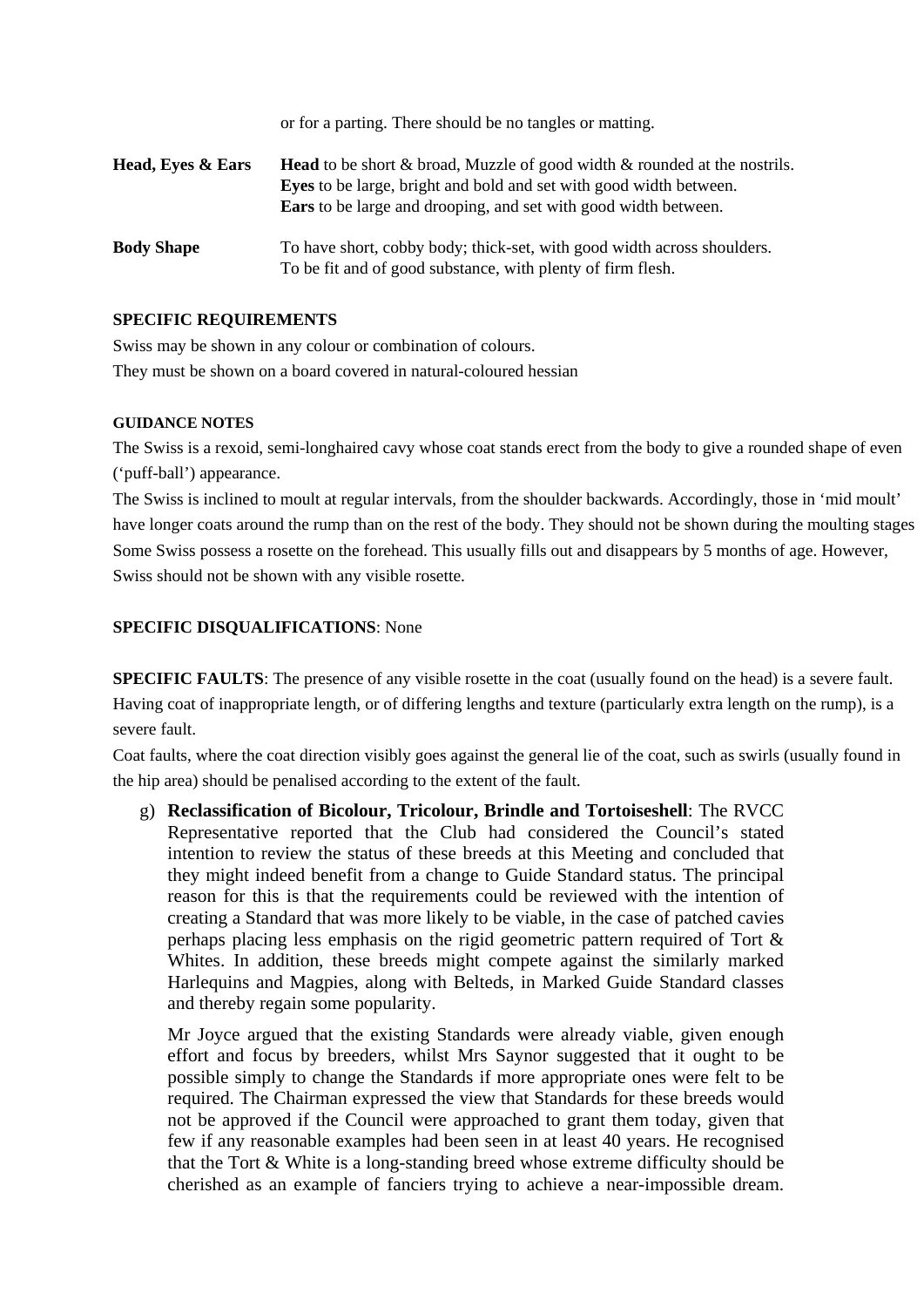However, Full Standards for these other Marked breeds based on Tort & White requirements did little for either the breeds themselves or the Council's credibility. If significant revisions to the existing Standards were required, the appropriate route was to do this via Guide Standards.

The matter was put to a vote, with 7 Representatives voting in favour of changing these breeds to Guide Standard status, including the RVCC Representative, with 4 against and 2 abstentions. The initial Guide Standards will be based on the present Full Standards but the RVCC will make recommendations for potential modifications in 12 months time.

Mrs Phillips asked if it might be a good idea for the NTWCC, with the approval of the RVCC, to put on classes for such cavies at its Stock shows. Given that such a move could only encourage breeders of Marked varieties, this was welcomed by the RVCC Representative and the rest of the Council. However, these breeds will remain under the control of the RVCC.

- h) **Discussion on the Progress of Other Guide Standard and New / Emerging Varieties**: The RVCC Representative reported on the situation in regard to various Guide Standard and NEB varieties as follows:
	- **Harlequin and Magpie** are regularly shown to a good standard. However, concern has been expressed that the use of the word 'Roaning' in the Guide Standard for Magpies leads to the belief that the roan gene might be present, thereby preventing Magpie to Magpie mating if micropthalmic whites are not to be produced. This is not the case. It was agreed that any reference to roaning in the Guide Standard should be replaced by 'intermixture of Black (or Chocolate) and White hairs'.
	- **Belteds** are being shown in relatively small numbers with little evidence to support a move to Full Standard.
	- **Ridgebacks** are shown mainly by one breeder. Mr Matthews commented that those he had seen frequently didn't even have complete ridges and that, even if they did, the possession of a relatively simple defining factor, a ridge running down the back, hardly justified any move to Full Standard. It was unanimously agreed that the potential of the breed, as currently defined, seems to be limited and that, since Guide Standard status is meant to be the final step before grant of a Full Standard, the Guide Standard should be withdrawn for this breed, which would revert to NEB. The Chairman advised the Council that 12 months notice need not be given of the intention to move a breed from Guide Standard to NEB and it was agreed that this would occur from 1<sup>st</sup> January 2017.
	- **Chinchillas** seem to have made little progress since being given a Guide Standard. However, the potential for the 'chinchillation' effect of a wide band of white colour on a dark / white agouti-type cavy remains, and breeders are encouraged to select for the features required by the Guide Standard.
	- **Caramels** are shown by relatively few exhibitors but the Chairman commented that a particularly good example of the required toffee colour had been exhibited at the NCC Combined Show; this had won Best NEB Self over the Blues in the ESCC Show judged by that eminent cavy authority and socialite, Mr Rubery. Both the RVCC and ESCC are to encourage Caramel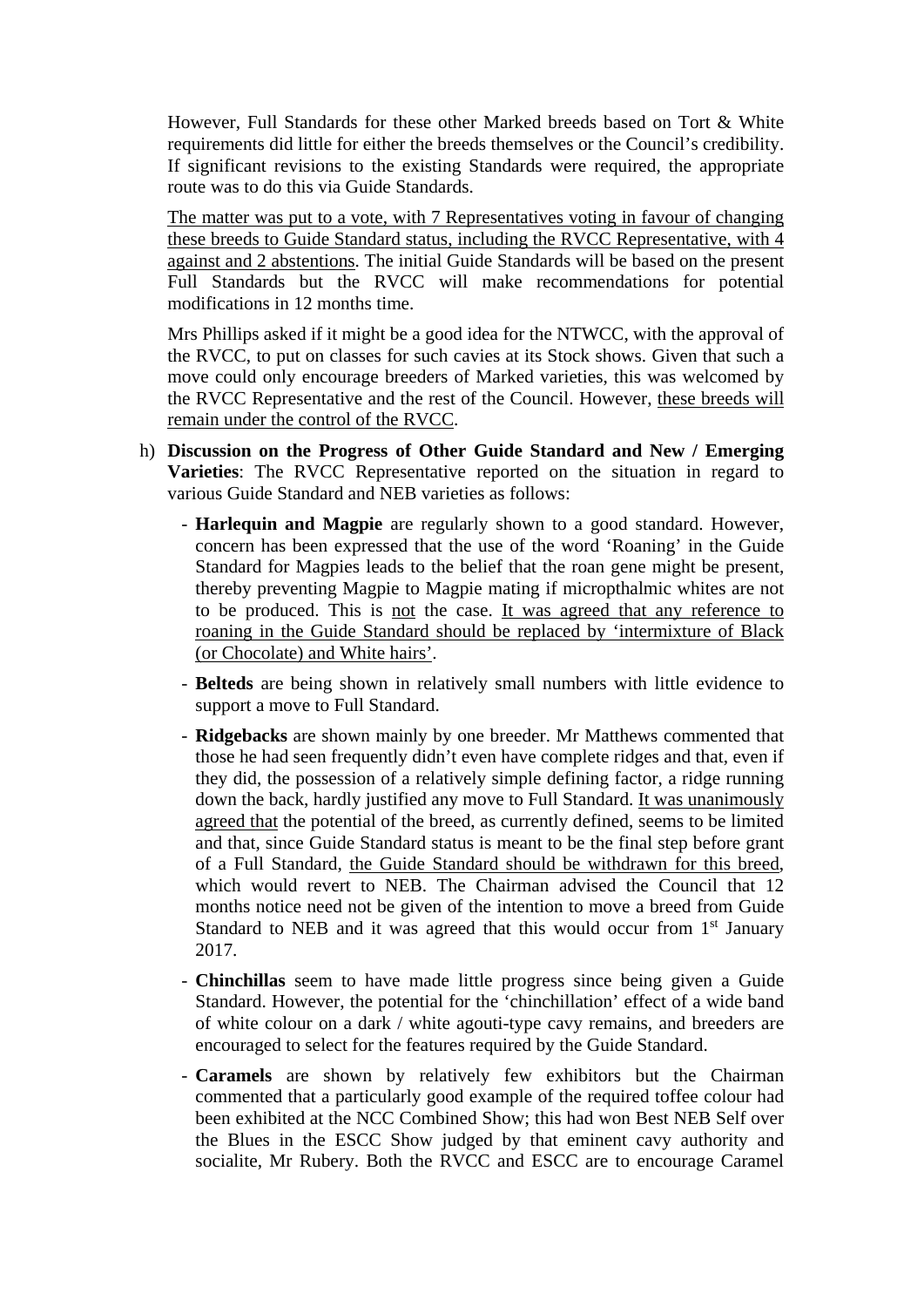breeders to distribute stock more widely and support Specialist Club shows in order to encourage a move from NEB to Guide Standard.

- **Californians** are proving particularly popular in NEB classes. It appears increasingly apparent that Himalayan-type markings can be selected for, but it seems that the best youngsters become over-marked Adults whilst less heavily-marked youngsters can develop into the best Adults. However, Mrs Saynor observed that this phenomenon is frequently found in Himalayans too. It was agreed that the RVCC should look at bringing forward a proposal to move Californians to Guide Standard next year.
- **Silver (and Cinnamon) Agouti Himalayan**: Very few (i.e. Ted Brearley) exhibitors are promoting these breeds. The difficulty that a fault that is undesirable in 'normal' Himalayans ('peppering') is inevitable in Agouti Himalayans is one that appears likely to inhibit their potential.
- **Dark Sable and Sable Fox** are rarely seen and their prospects are undermined by the difficulty of discerning the sabling in normal show conditions.
- **'Mini-Pli'** apparently result from crosses of Lunkarya with Alpaca. Since the longhair gene is common to both but the rexoid Lunkarya gene is dominant and the rexoid Alpaca gene recessive, these appear to be Lunkaryas genetically but (for some reason) with generally shorter coats. The Council took the view that Mini-Plis are cross-breeds to all intents and purposes, with the curlyness of Lunkaryas but not the coat length; and they might well prove damaging to both of the parent varieties if crossed back. Although the Council has no right to ban the showing of this variety in NEB classes, it takes the view that the breed has no real future; it is misleading to other fanciers to sell them as show stock; and responsible judges should not put them up in NEB classes.
- **'Lakelands'** are short-haired, rexoid 'skinny carriers' with mediocre coat qualities. These have similarly moderate show potential; breeding them together will produce an average of 25% Skinnies; and again, whilst the Council is unable to proscribe them, it strongly discourages exhibitors from showing Lakelands and judges from placing them in NEB classes.
- The **'Curly'** cavy is a smooth, short-haired version of the (dominant Rexoid) Lunkarya. As yet there is no evidence that it satisfies any potential need for a new variety in the cavy fancy.
- The **'Dapples'** that have been reported in Europe appear to consist of an intermixing of Chocolate (or DE Golden) and white hairs distributed all over the body including the head and feet but with the white hairs in a minority. It is uncertain whether this is due to the long-known 'grizzle' gene or some other factor, but many more examples need to be bred before the breed's potential can be assessed.
- **Self-coloured cavies carrying the blue dilution gene** will undoubtedly be seen in chocolate and red-based colours, as well as in combination with partial pink or pink-eyed dilutions of black, chocolate and red. Whilst it is possible that some of these colours might prove of sufficient attractiveness to warrant development, many of the genetic combinations are likely to be indistinguishable, or appear inferior to, existing breeds. For example, the bluedilution version of Red is often regarded as an unattractive yellowish colour.